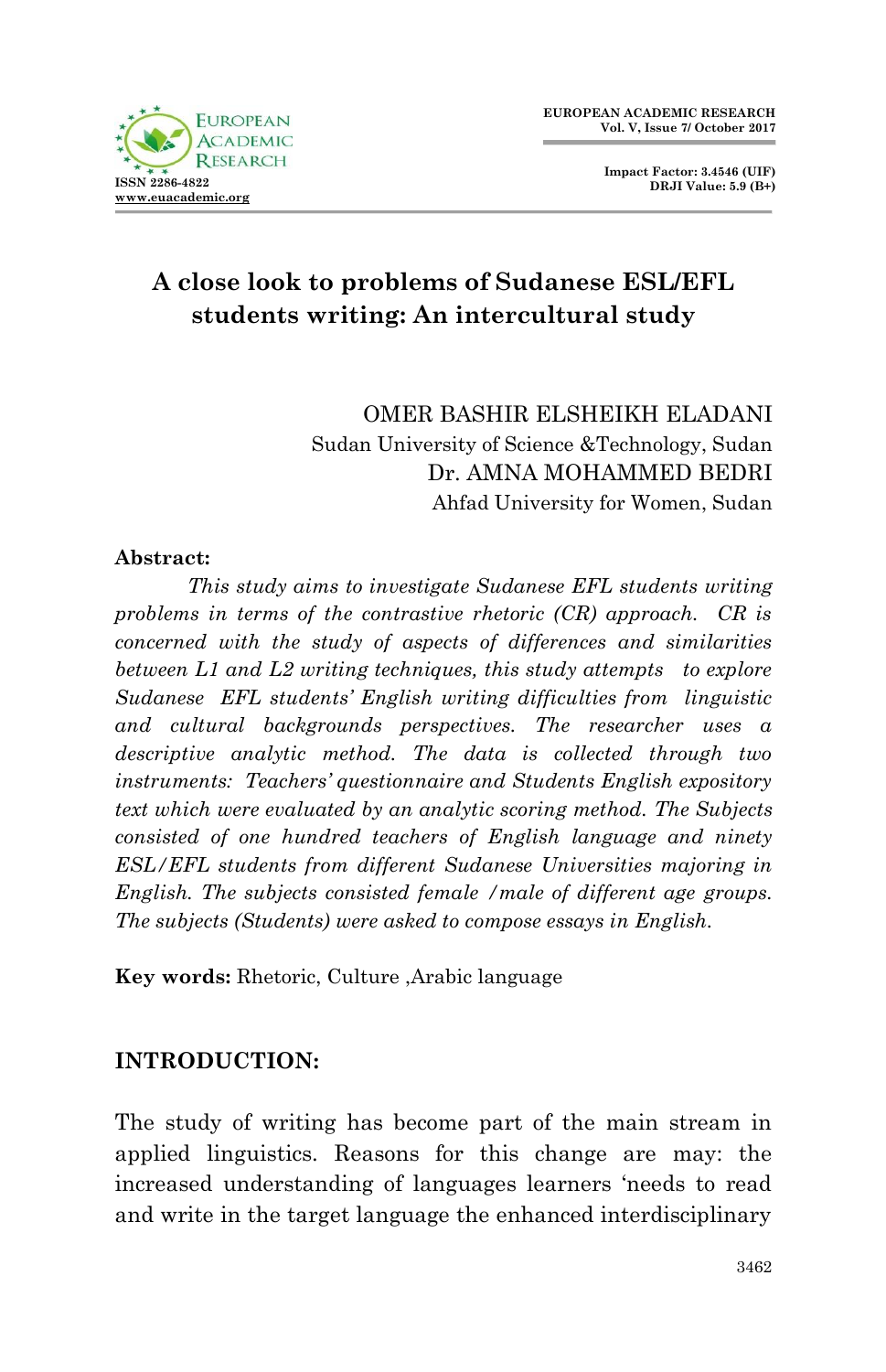approach to studying second language acquisition through educational, rhetorical and anthropological methods; and new trends in linguistics (Connor, 1996, p5).

Writing in English is especially difficult for non-native speakers because they are expected to produce native-like written products (Casanave, 2003). And ESL students often mentioned that when they write in English as a Second Language (ESL) they translate, or attempt to translate, first language words, phrases, and organization into English. (Connor 1996, p3).

In the 1950s and 1960s, the theory of second language learning suggested that L1 interfered with L2 acquisition. the dominant model of the contrastive analysis hypnosis emphasized the negative interference effects of the first language on the second language, which was considered harmful. (Connor, 1996. p12). A new models of second language acquisition and learning emerged, which emphasized the importance of "interlinguage" (a system of language that is structurally between L1 and L2, Corder 1967)….these models, such as Krashen's model (1977), suggested that neither L1 nor L<sub>2</sub> is a "bad" influences of second language acquisition.(Connor, 1996,p12).

#### **STATEMENT OF THE RESEARCH PROBLEM:**

This study investigates some difficulties that Sudanese ESL students writers encounters due to differences in writing techniques between English & Arabic. The researcher intends to explore whether observed students writing performance is attributed to rhetoric variations or not. In other words, the study will examine these students" English writing problems which are believed to be related to a wide range of crosslinguistic and cultural differences at both the paragraph and textual levels. Bearing in mind, some attempts need to be made to investigate Sudanese ESL writers confusion of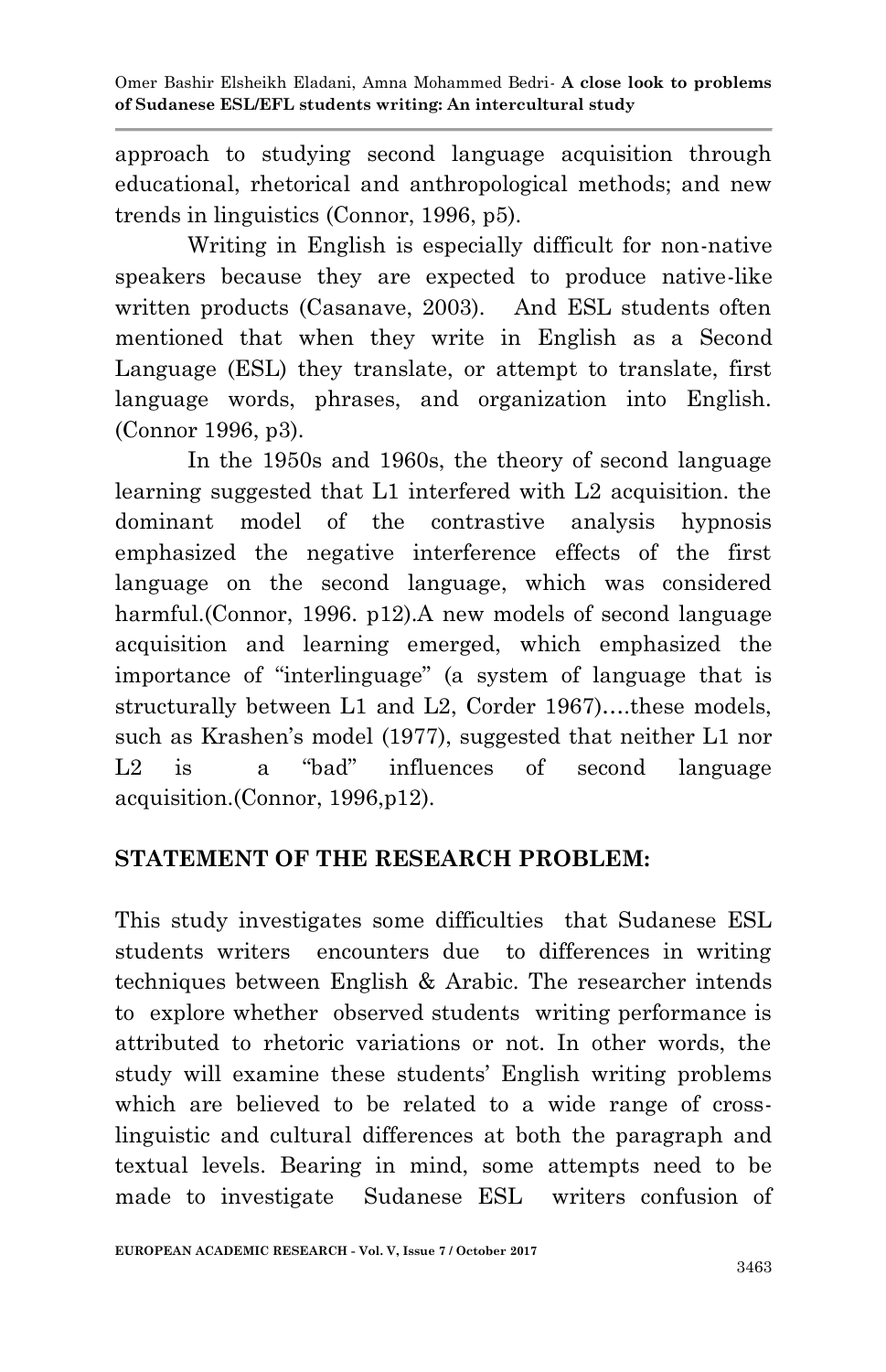expository techniques of Arabic with those of written English discourse patterns.

## **RESEARCH HYPOTHESES:**

- 1- The transfer of Arabic rhetorical techniques into English writing have a negative impact on Sudanese's ESL students' expository writing performance.
- 2- Lack of cohesion characterizes Sudanese ESL students" writing performance.
- 3- Sudanese students face logical organization problems in writing an English expository text..
- **4-** Lack of cohesive devices characterizes Sudanese ESL students' writing performance

# **RESEARCH METHODOLOGY:**

The researcher uses a descriptive analytic method. The data was collected through two instruments: Teachers' questionnaire and Students English expository text which was evaluated by an analytic scoring method. The Subjects consisted of One hundred Sudanese ESL teachers and ninety ESL students from fifteen Sudanese Universities majoring in English.

# **LITERATURE REVIEW: BACKGROUND OF CONTRASTIVE RHETORIC**

In his controversial publication, entitled ―Cultural Thought Patterns in Intercultural Education, Kaplan noted that the writing problems of ESL students are not only a byproduct of their transferring structural patterns from their native language, but are also due to transfer of rhetorical strategies. According to Kaplan, when such rhetorical strategies, brought in from the native culture, do not match audience expectations in the target culture, the ensuing writing fails to logically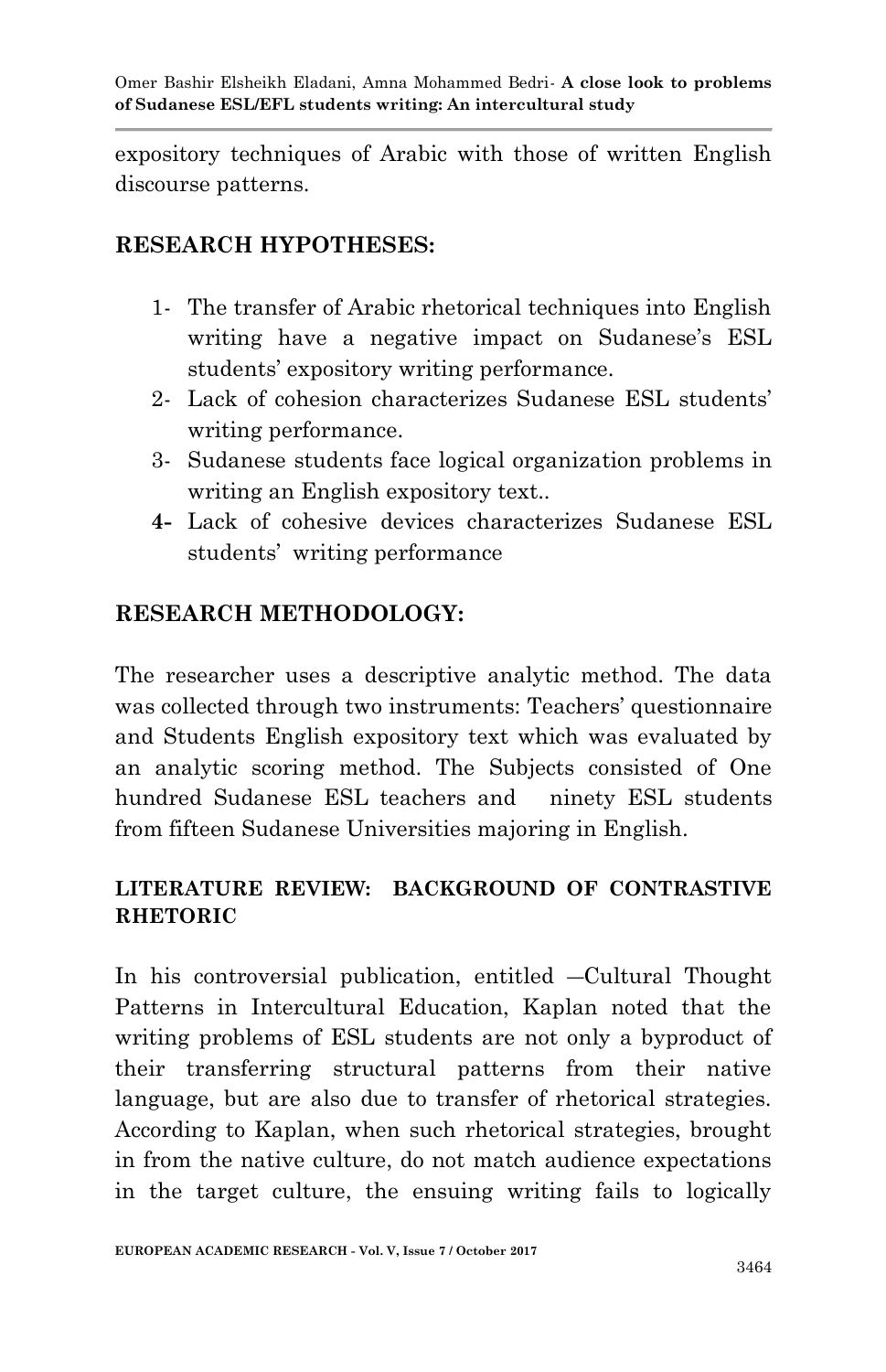convey the message to the intended audience, namely, native speakers of the target language. Kaplan claimed that the reason for such failure in communication is that rhetorical structure, as well as the ―logic (in the popular, rather than the logician's sense of the word) upon which it is based, is culturally bound (1966, p. 2). In other words, he believed that as children acquire their native language, they also acquire culturally acceptable forms of reasoning and rhetorical expression, which differ from culture to culture. Kaplan concluded that since logic and rhetorical structure are by no means a universal phenomenon but are culturally defined, a perfectly logical argument in one culture might be viewed as sophistical or illogical in another. According to Kaplan (1966), when composing in English, a typical ESL learner who has not yet developed an understanding of the sociocultural constraints of English discourse, its underlying logical system, or rhetorical preferences falls back to those of his or her native language.

Kaplan categorized the student writing that he analyzed into five distinguishable —rhetoric's or —cultural thought patterns, namely English, Romance, Russian, Oriental, and Semitic based on differences in paragraph development. He visually represented his findings of cross-cultural variation in logic and writing with the following diagrams (Figure 1), which later became known as the ―doodle diagrams.



According to Kaplan, English writing follows a linear pattern of development that starts with a topic sentence followed by details that progressively support the main topic in a deductive fashion; Romance writing diverges from the main topic in the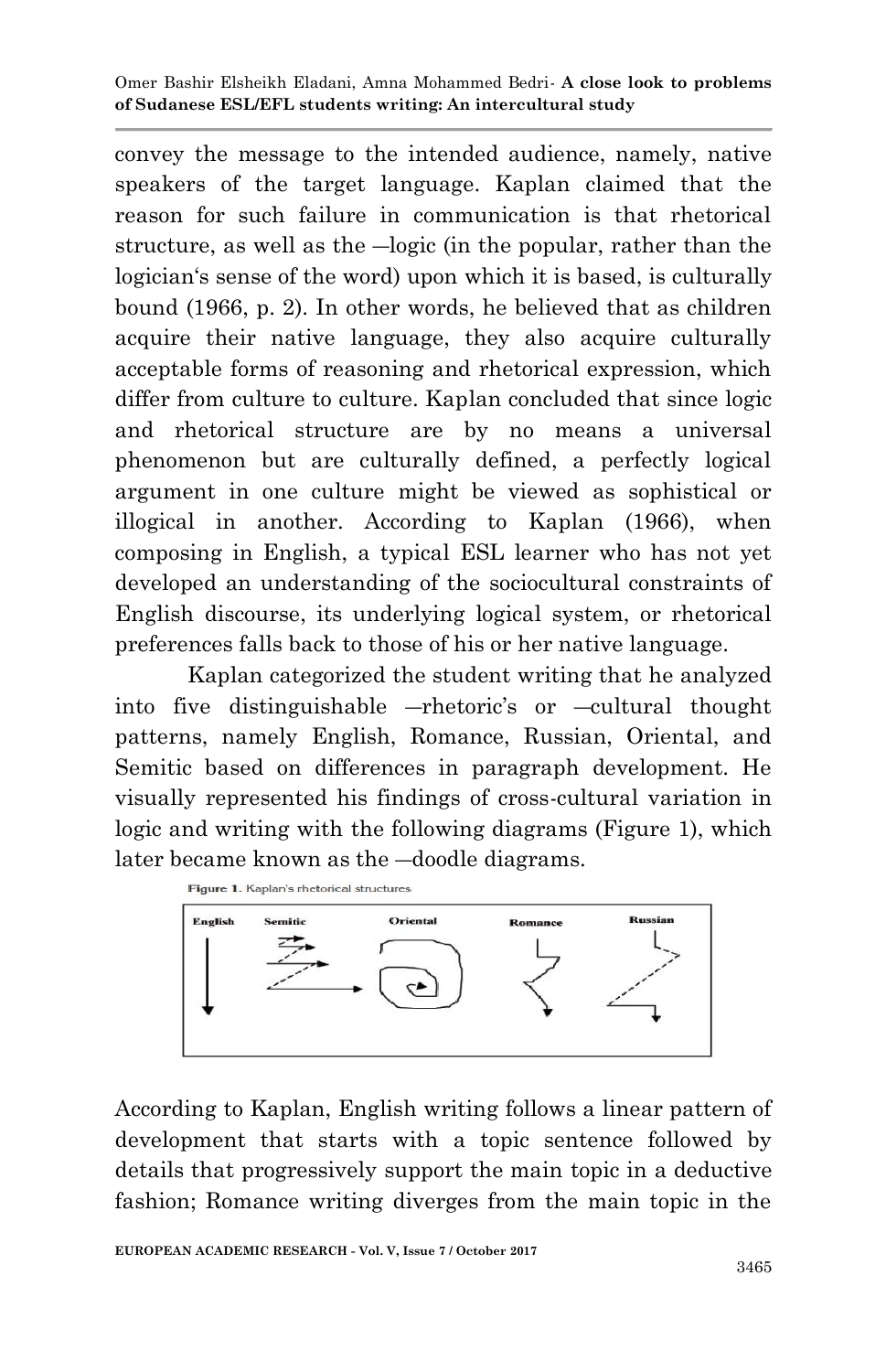form of quasi-linear digressions; Oriental writing employs an indirect approach distinguished by inconclusive spiral progression of ideas; partial parallelism and subordination are the salient features of Russian writing. Kaplan claimed that as a Semitic language, Arabic ―is based on a complex series of parallel constructions, both positive and negative‖ (1966, p. 6) as contrasted to the ―linear‖ nature of the English expository paragraph. In a later publication, Kaplan maintained the primary focus of writing in Arabic rests on the language of the text, not on its propositional structure.

### **From contrastive to Intercultural**

In a later development in the field and after the criticism to the theory of rhetoric and described as been static, Connor (2004) argued for new definition and new name as intercultural instead as Contrastive: **"**the study of written discourse between and among individuals with different cultural backgrounds" (Connor, 2011, p. 1). IR examines the influences of first language, culture, and education on the production of texts with the aim of advancing cross-cultural communication research as well as informing writers, editors, translators, and language and composition teachers and learners, among other users and producers of text". So, the new term "intercultural rhetoric" to describe the current scope of cultural influences in writing and to detonate the direction the field needs to go.. In that sense, rhetoric helps examine the accommodation readers, writers, and speakers exhibit in communication. Furthermore, the term intercultural rhetoric was expected to suggest that no rhetorical tradition is pure but that everything exists between cultures... In other words, intercultural rhetoric studies may include both cross-cultural and intercultural studies. In addition, intercultural studies are sensitive to context and consider influences both due to inter-person and inter-culture influences. (Connor 2004).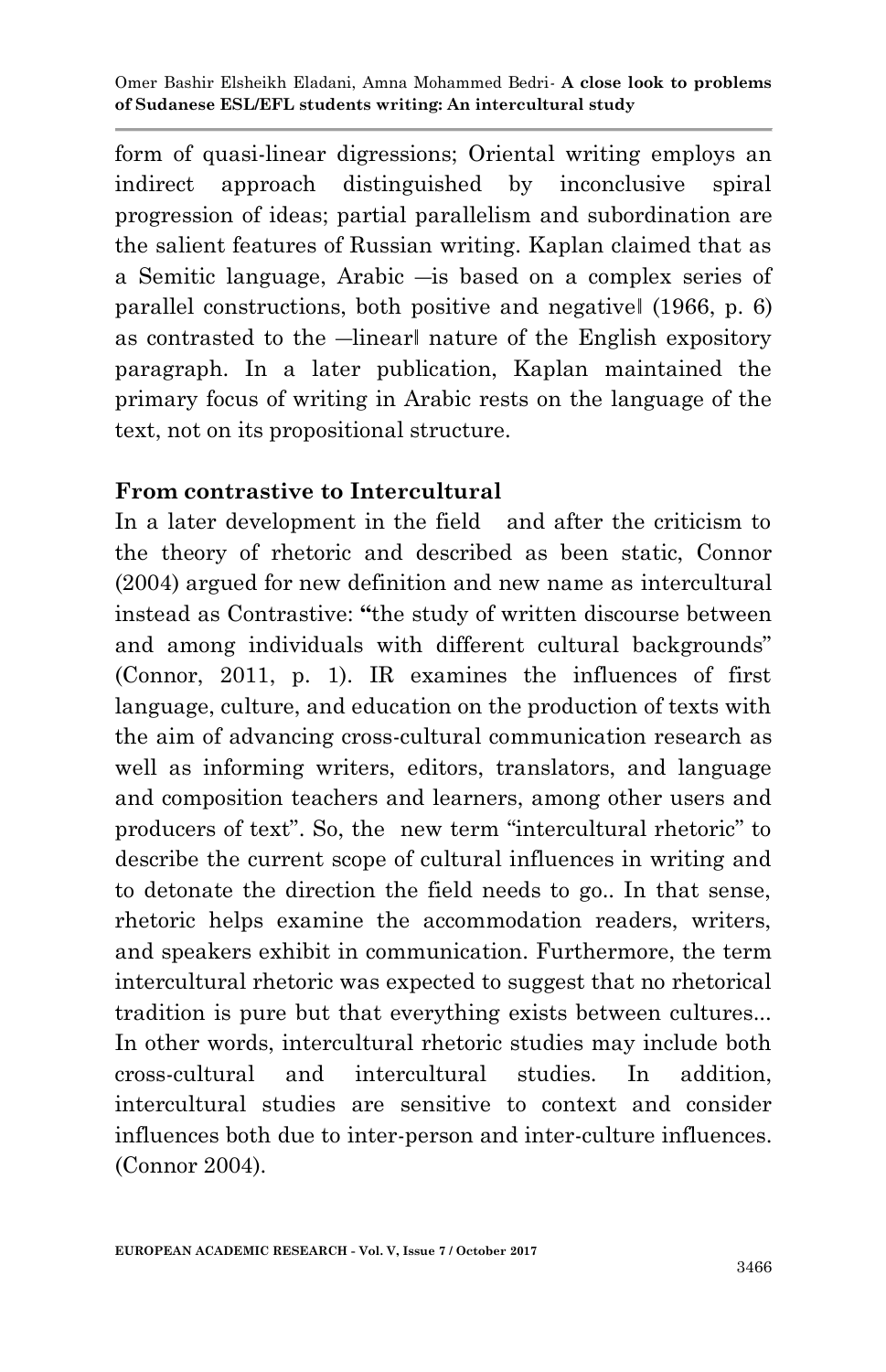# **Advances in Contrastive Rhetoric**

Contrastive rhetoric has also acquired many critics. Scholars have criticized Kaplan for reducing rhetoric to merely structural elements and not recognizing that rhetoric is multidimensional. Spack (1997), who works with ESL students in the U.S., was concerned about the practice of labeling students by their L1 backgrounds, and Zamel (1997) disapproved of the tendency of contrastive rhetoric to view cultures as "discrete, discontinuous, and predictable." Scollon, in the same issue of the TESOL Quarterly as Zamel, criticized contrastive rhetoric research for being too focused on texts and for neglecting oral influences on literacy, and thus being unable adequately to consider EFL situations like the one in Hong Kong (Scollon, 1997). Both Spack and Zamel invoke changing definitions of culture which juxtapose the forces of heterogeneity and homogeneity and seriously question the latter. This is not surprising, for the whole concept of culture has been intensely interrogated in applied linguistics with relevance to field such as contrastive rhetoric in the last few years.

# **Rhetorical Influences**

Instead of merely viewing rhetoric as culturally influenced, Matsuda (2001), in response to Ying's 2000 article "On the Origins of Contrastive Rhetoric," addresses the issue of Kaplan"s view of contrastive rhetoric as a synthesis of "three intellectual traditions, including contrastive analysis, the Sapir-Whorf hypothesis, and the then-emerging field of composition and rhetoric" (p. 260). In his original article, Ying contends, contrary to previous scholars" claims, that "[t]he Sapir-Whorf view of language as a causal determination is not compatible with Kaplan"s position that rhetoric is evolved out of culture" (Ying, 2001, p. 265). Matsuda then asserts that Kaplan"s contrastive rhetoric hypothesis is affirmed by (but not originated from) the Sapir- Whorf hypothesis, which claims that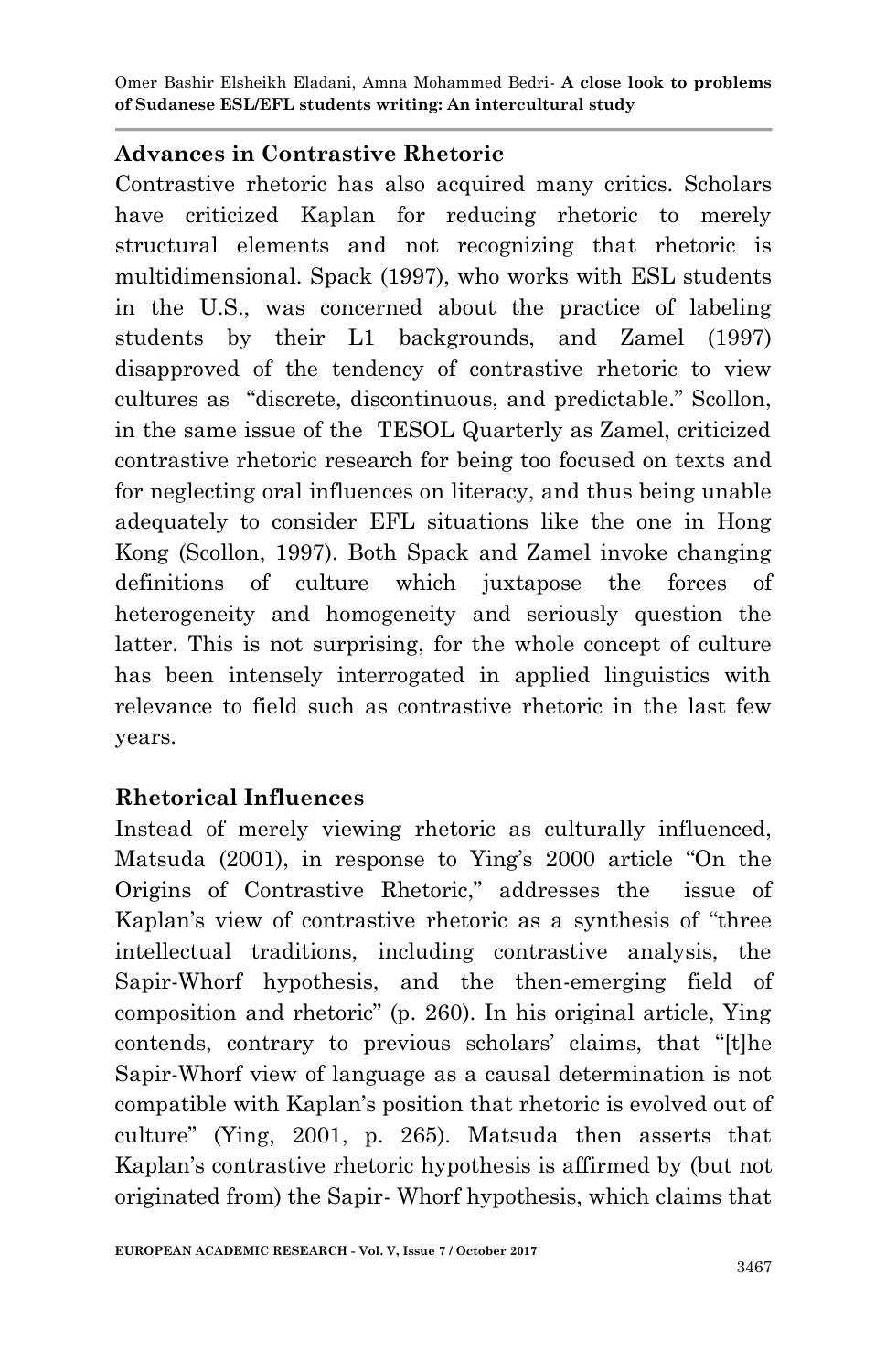language influences thought. Matsuda reasons that Kaplan's theory ultimately extended the discussion of linguistic elements beyond grammar and thought, and into the realm of culture (p. 258). According to Matsuda (1997), influences affecting rhetoric are culture, linguistic constraints (language), and education (p. 47). The linguistic explanation claims that linguistic factors are what influence a writer's rhetorical strategies and that we need to teach the syntax of the language to students for them to be able to produce rhetorically effective texts (p. 48).

### **The Influence of Arab Culture**

Arabic-English studies can be traced to the late 1950s where the fundamental aim was to anticipate learning difficulties through contrasting languages on different levels: phonetic, phonological, morphological, syntactic and lexical, relying basically on structural linguistics (Mukattash, 2001). By the end of the 1980s, with the shift of contrastive studies towards an examination of communicative competence, texts and communication strategies, discussion broadened to include cultural influences on Arabic written discourse. More recently, there has been increased interest in the influence of Islam, ancient Arab civilization and Standard Arabic on Arabs" thought patterns, their rhetorical choices and the process of learning an additional language, English. Al-Khatib (2001; cited in Abu Rass, 2011) for instance investigated the way Arabs write personal letters in English. He found that their writing reflects a culture-specific tendency to include questions about the addressee's health, family and personal life which is something unusual for a native English speaker to do. Abu Rass (2011) refers to the great influence of Islam on Arab culture. She stresses that "Moslems usually accept principles covered in the Qura'n as Divine truth and reject others that differ from the Qura'nic principles and teachings, which embrace all aspects of life" (Abu Rass, 2011, p. 207). As a result, Arab students never question the ultimate truth and have no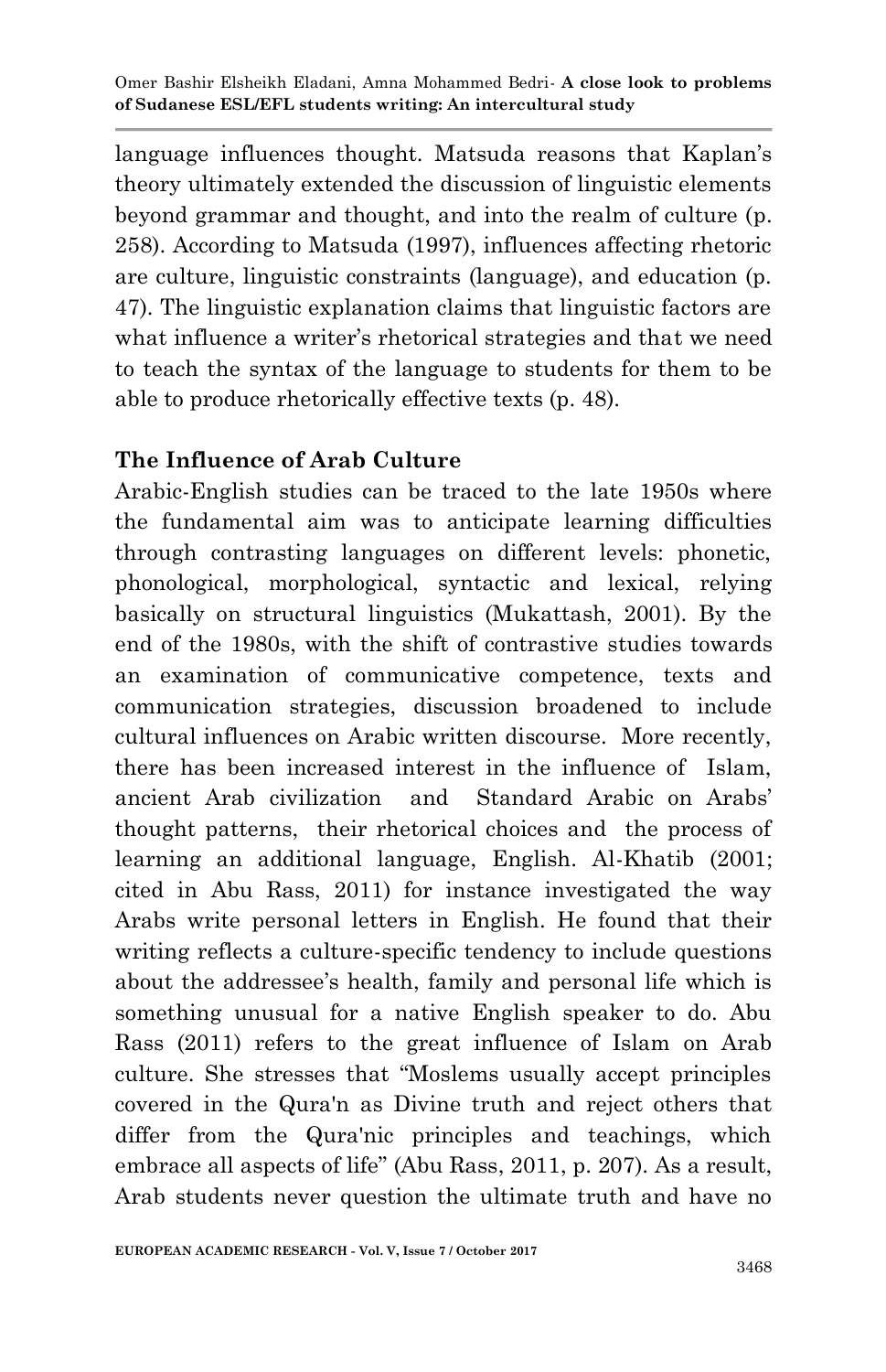room for doubt expecting their audience to be in complete Agreement. In a related matter, Feghali (1997) argues that "social life in the Arab region is characterized by "situationcenteredness", in which loyalty to one"s extended family and larger 'in-group'," takes precedence as opposed to "U.S. Americans" self-reliant and "individual-centered" approach to life" (p. 352). This sort of collectiveness is demonstrated in learners' writings in the use of pronouns such as "we" and "us". Similarly, Smith (2005) examined the influence of audience and context on Arab and Chinese students" rhetorical choices by assigning them to write two letters: one for a home country professor, the other for an American professor. Smith (2005) found that Arab students' writing demonstrates 'solidarity' which Feghali (1997) refers to as collectiveness - using "we" and "their" to show their group orientation and unity with their classmates. Furthermore, there was evidence of religious influence in terms of constant reference to God. In fact, one of the study participants commented: "In Arabic, you can relate everything back to God —In English you shouldn"t do that, but in Arabic, you can do anything" (Smith, 2005, p. 90). According to Abu Rass (2011) religious expressions appear mainly on the top of letters using expressions like "in the name of God, the beneficent, and the merciful", in addition to others, such as "God willing", to express the desire for something good to happen in the future.

#### **RESULTS BY HYPOTHESES**

# **Hypothesis One**

*1-Transfer of Arabic rhetorical techniques into English writing has a negative impact on Sudanese EFL students' English expository writing performance.*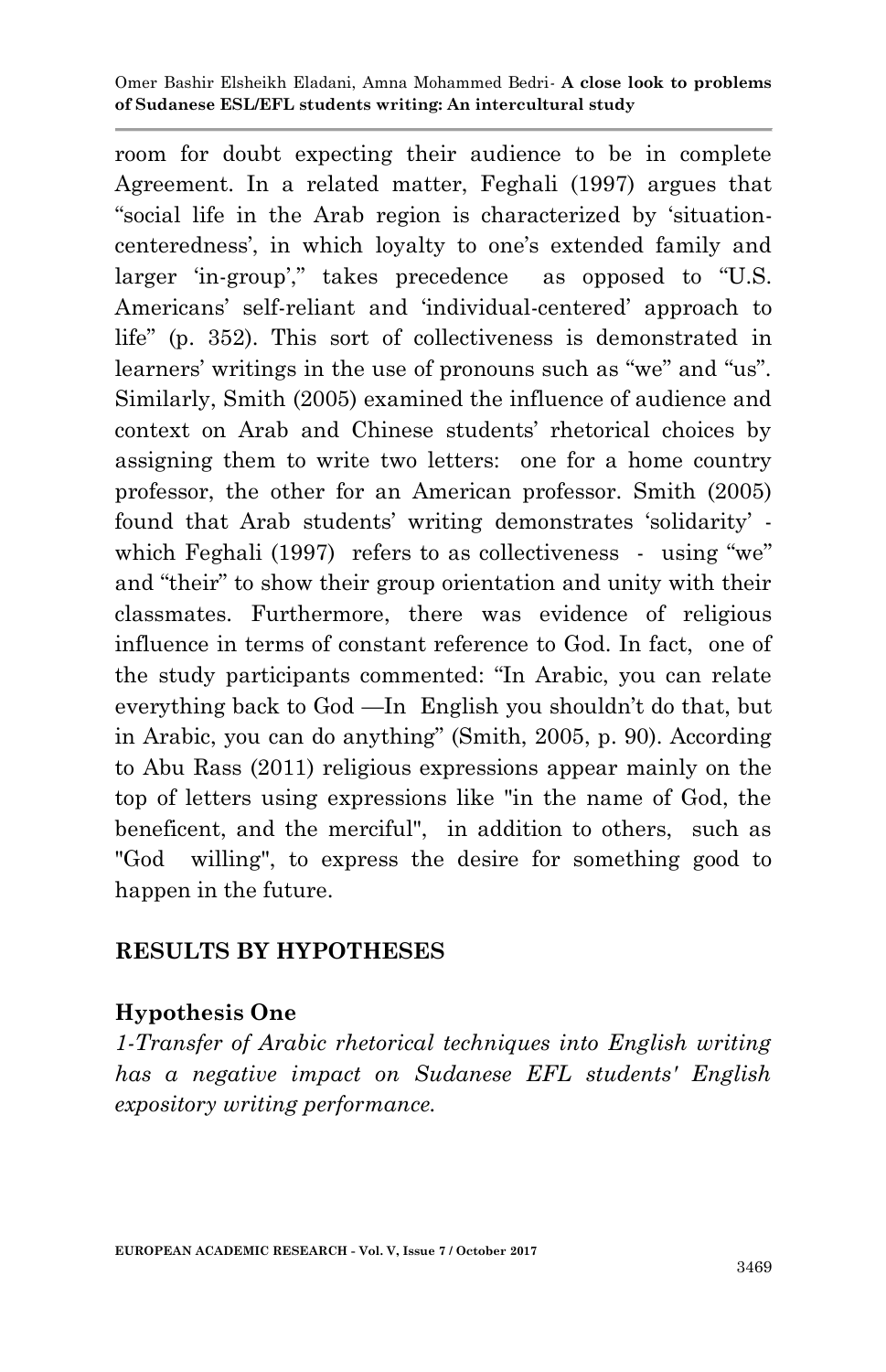The table below shows the result of student's essays and the problems encountered regarding the first hypothesis i.e Arabic interference problems.

| No.            | Dimension                 | Frequencies & percentages of existing instances |       |  |
|----------------|---------------------------|-------------------------------------------------|-------|--|
|                | Too long introduction     | 61                                              | 55.5% |  |
| $\overline{2}$ | Absence of capitalization | 94                                              | 85.5% |  |
| 3              | Arabic performance usage  | 86                                              | 78.2% |  |
| 4              | Unnecessary repetition    | 106                                             | 95.4% |  |
| 5              | Exaggeration              | 65                                              | 59.1% |  |
| 6              | Embellishment             | 74                                              | 67.4% |  |
| 7              | Simile                    | 50                                              | 45.4% |  |
| 8              | Metonymy                  | 34                                              | 30.9% |  |
| 9              | Proverbs                  | 10                                              | 9.1%  |  |
| 10             | Emotional tone            | 78                                              | 70.8% |  |

**Table (1): Arabic interference problems**

# **Discussion:**

Table (1) above shows that 95.4% of the students used instances of unnecessary repetition in writing an English expository text. They tend to repeat conjunctions such as 'and', 'also' and 'or' as the following excerpts selected randomly from the students' English writing test indicate.

*1-* In university life there are interact between the students because they come from *different parts of the country and there will be different tribes anddifferent customs and traditions and they learn from others (C18).*

*2- When we turn to the culture as a level of living, we find that most of people have well acquainted of other cultures and have an interaction, and that comes through media and Internet, so they opening to the world, and this lead to development by followed the others successful economic policy, which lead to high living (B8).*

*3- So in this context, I will shed light to different dimensions of university life. For example I will focus on the academic side of university life, cultural side of university life, and the social dimension ofuniversity life (A13).*

As for the teachers' responses to this problem, 72.7% of them argue that the Arabic writing habit of repetition appears to be one of the most evident problems that face most Sudanese EFL students when writing an English expository text. The findings of the study also show that absence of capitalization (85.5%)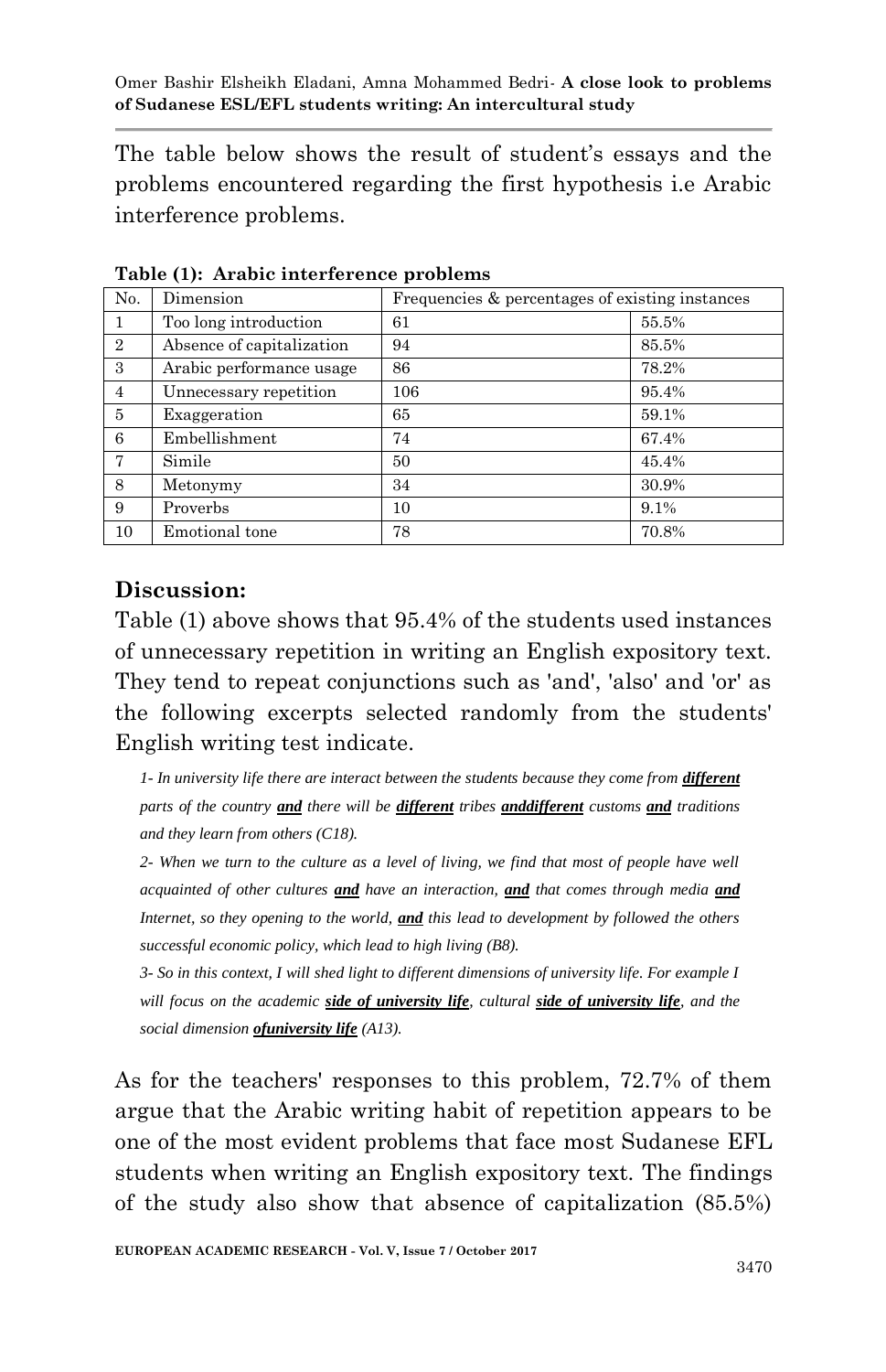was found to be one of the major challenges that Sudanese EFL students encountered in their English writing. More precisely, only 15% of the target students were able to use capitalization correctly. The findings of the study also indicate that 59.1% of the students inclined toward exaggeration, while 67.4% of them inclined toward embellishment so as to beautify their written discourse.

# **Hypothesis Two**

*Sudanese EFL students face logical organization problems in writing an English expository text.*

**Table (2): Teachers' opinions on the students' logical organization problems in English writing**

| No. | Item                                       | Strongly | Agree | No             | Disagree       | Strongly       | Chi-     |
|-----|--------------------------------------------|----------|-------|----------------|----------------|----------------|----------|
|     |                                            | agree    |       | opinion        |                | disagree       | value    |
|     | <b>EFL</b><br>Many<br>Sudanese<br>learners | 50.9%    | 43.6% | 1.8%           | 3.6%           | ÷              | $88.5*$  |
| 12. | serious<br>problems<br>encounter<br>n      | 56       | 48    | $\overline{2}$ | $\overline{4}$ |                |          |
|     | producing a well-organized written text    |          |       |                |                |                |          |
|     | in English.                                |          |       |                |                |                |          |
|     | Sudanese EFL learners usually find it      | 30.9%    | 51.8% | 4.5%           | 12.7%          | $\mathcal{L}$  | $58.2^*$ |
| 13. | difficult to write a meaningful topic      | 34       | 57    | 5              | 14             |                |          |
|     | sentence.                                  |          |       |                |                |                |          |
|     | When Sudanese EFL learners engage          | 16.4%    | 36.4% | 22.7%          | 23.6%          | 0.9%           | $36.6*$  |
| 14. | in English writing, their introductions    | 18       | 40    | 25             | 26             | $\mathbf{1}$   |          |
|     | seem to be too long.                       |          |       |                |                |                |          |
|     | opening paragraph of most<br>The           | 29.1%    | 46.4% | 11.8%          | 10.9%          | 1.8%           | $69.2*$  |
| 15. | Sudanese EFL learners fails to include     | 32       | 51    | 13             | 12             | $\overline{2}$ |          |
|     | the controlling idea of the whole topic.   |          |       |                |                |                |          |
|     | When writing a paragraph in English,       | 31.8%    | 45.5% | 10.0%          | 11.8%          | 0.9%           | $72.5*$  |
| 16. | most Sudanese EFL learners' topic          | 35       | 50    | 11             | 13             | $\mathbf{1}$   |          |
|     | sentences lack supporting evidence.        |          |       |                |                |                |          |
|     | Sudanese EFL learners usually include      | 25.5%    | 47.3% | 15.5%          | 11.8%          | ÷              | $33.5*$  |
| 17. | more than one central idea in one          | 28       | 52    | 17             | 13             |                |          |
|     | English paragraph.                         |          |       |                |                |                |          |
| 18. | A great number of Sudanese EFL             | 25.5%    | 58.2% | 8.2%           | 7.3%           | 0.9%           | $118.5*$ |
|     | writers shift randomly from one idea to    | 28       | 64    | 9              | 8              | $\mathbf{1}$   |          |
|     | another, making the whole text sounds      |          |       |                |                |                |          |
|     | inconsistent.                              |          |       |                |                |                |          |
| 19. | When writing in English,<br>most           | 17.3%    | 55.5% | 10.9%          | 16.4%          | $\mathcal{L}$  | $55.5*$  |
|     | Sudanese EFL writers concentrate on        | 19       | 61    | 12             | 18             |                |          |
|     | mechanics and grammar rather than          |          |       |                |                |                |          |
|     | on writing as a process of different       |          |       |                |                |                |          |
|     | stages.                                    |          |       |                |                |                |          |
| 20. | A lot of Sudanese EFL writers find it      | 15.5%    | 49.1% | 11.8%          | 20.9%          | 2.7%           | $67.8*$  |
|     | difficult to make a clear conclusion.      | 17       | 54    | 13             | 23             | 3              |          |

#### **Discussion:**

As shown in Table (2) the majority of the students (70.0%) were able to state clearly a topic sentence in their introductory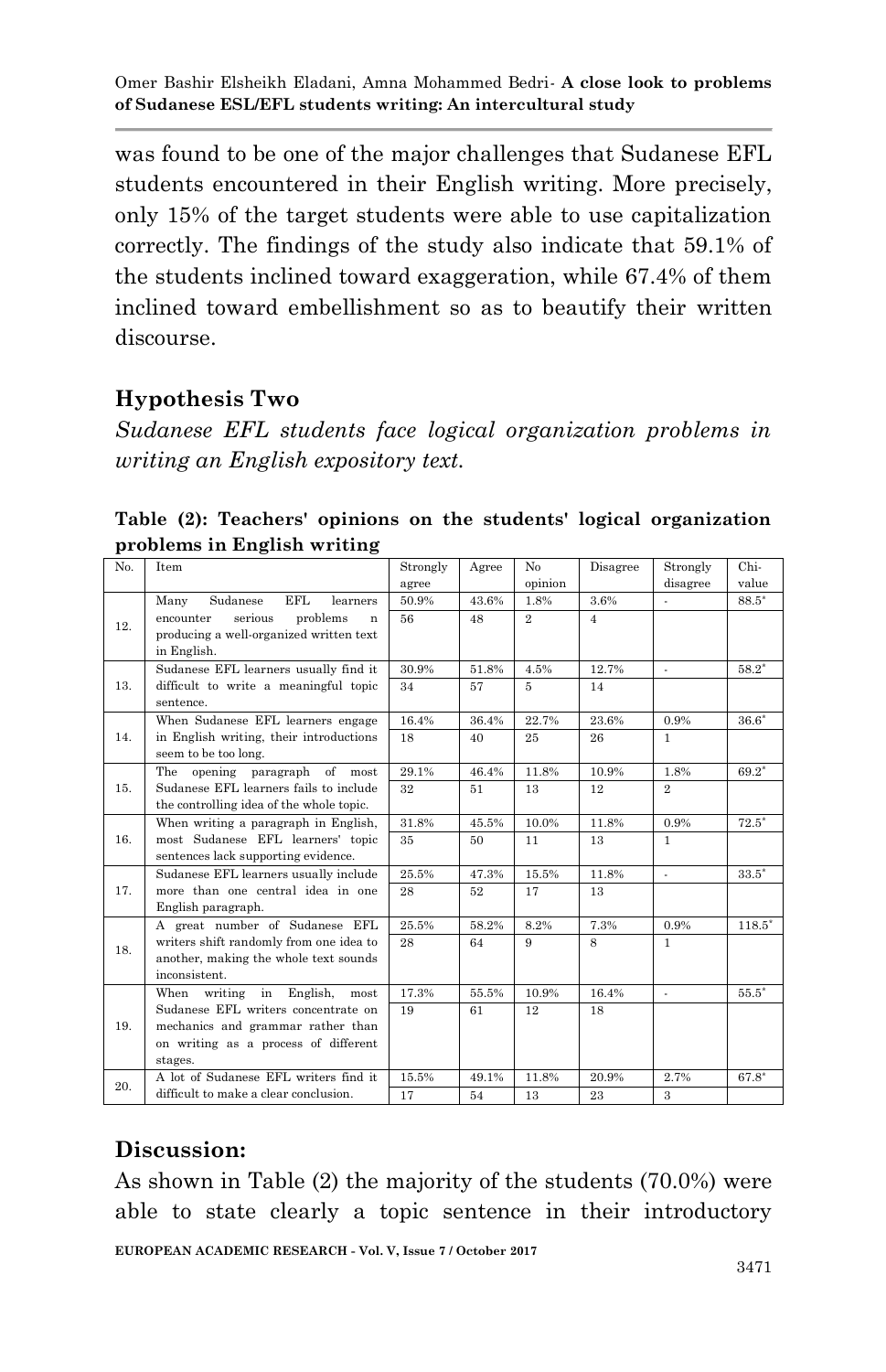paragraph. In other words, only 30% of their essays were found to be without clear topic sentences. Also almost 83% of the respondents agree that Sudanese EFL students usually find it difficult to write a meaningful topic sentence when composing an English expository text. Given this, it would be fair to say that this difficulty seems to have made the students to write too long introductory paragraphs when engaging in English writing. Moreover, the results of the teachers' questionnaire also show that approximately 76% of the target teachers believe that the opening paragraphs of most Sudanese EFL graduate students fail to include the central idea of the whole text. Below are some examples from students writing test which illustrate the above point:

*18- I'm very glad to address you this morning to tell you about the title above mentioned which is very important for the human being nowadays (C16).*

*19- I chose this topic because it's has a big influence in my life. I worked for Arab Authority for agriculture and development for five months and half, and when this crisis happened, the organization was obliged to dismiss some of employees and I was one of them (B14).* 

*20- I was so excited the moment that the investigators announced that we should put the pens downs at the last session of the Sudanese secondary certificate. I could say it was a moment of highly mixed feelings, delight, fear, hesitation, and hope (B27).*

# **Hypothesis Three**

*Lack of cohesion knowledge characterizes Sudanese EFL students' English expository writing performance.*

| No.            | Grammatical cohesive ties | Frequencies | Percentages |
|----------------|---------------------------|-------------|-------------|
|                | Personal reference        | 615         | 15.92       |
| $\overline{2}$ | Demonstrative reference   | 368         | 9.53        |
| 3              | Comparative reference     | 609         | 15.77       |
| $\overline{4}$ | Nominal substitution      | 226         | 5.85        |
| 5              | Verbal substitution       | 230         | 5.96        |
| 6              | Clausal substitution      | 185         | 4.79        |
| 7              | Nominal ellipsis          | 86          | 2.23        |
| 8              | Verbal ellipsis           | 115         | 2.98        |
| 9              | Clausal ellipsis          | 81          | 2.10        |
| 10             | Additive conjunctions     | 342         | 8.86        |

**Table (3): Cohesive ties used by the students in English writing test**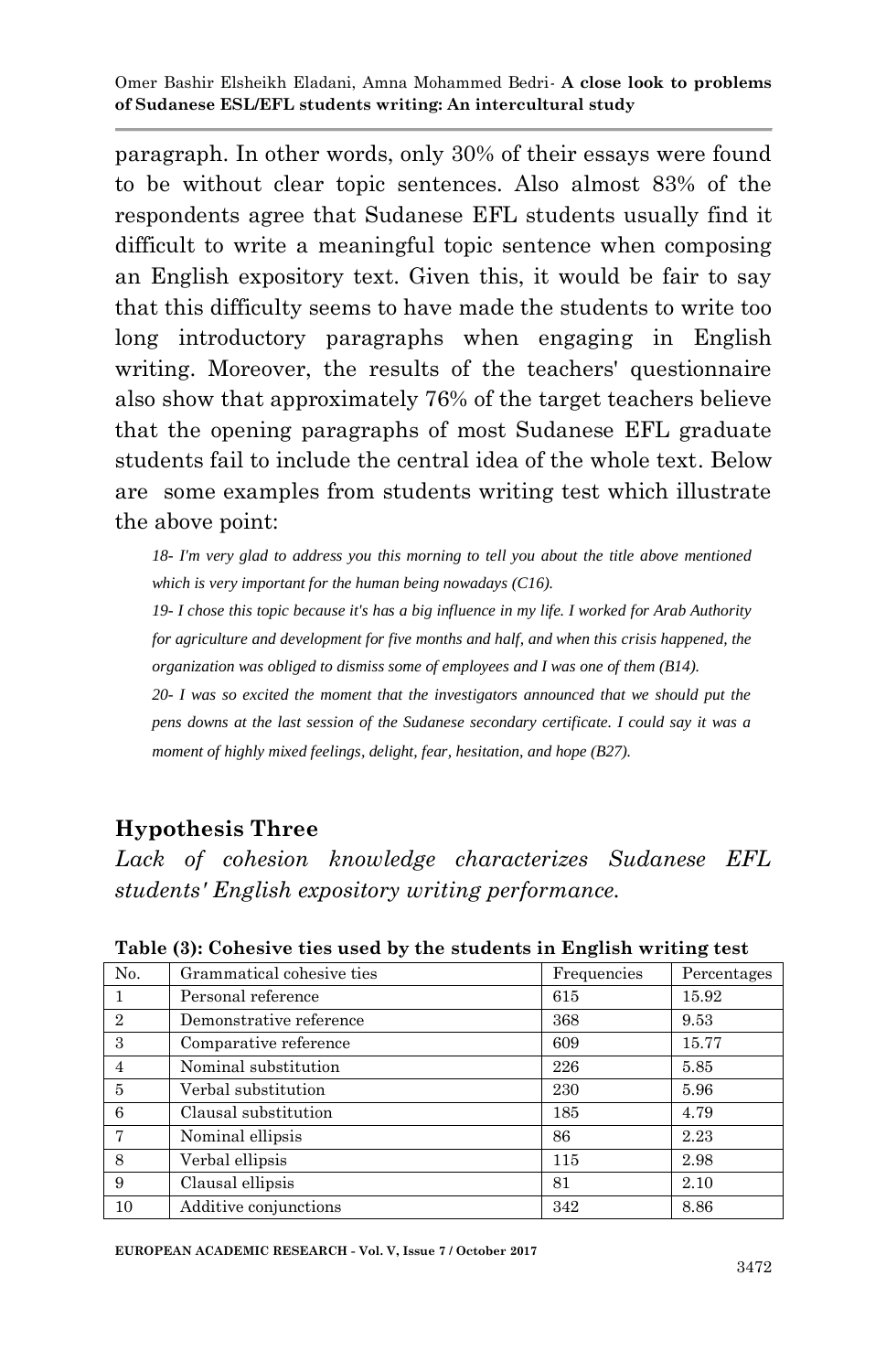| 11    | Causal conjunctions      | 161  | 4.17   |
|-------|--------------------------|------|--------|
| 12    | Temporal conjunctions    | 105  | 2.72   |
| 13    | Adversative conjunctions | 28   | 0.73   |
| 14    | Repetition               | 256  | 6.63   |
| 15    | Synonyms                 | 98   | 2.54   |
| 16    | Antonyms                 | 252  | 6.53   |
| 16    | Hyponyms                 | 105  | 2.72   |
| Total |                          | 3862 | 100.00 |

### **Discussion**

The results indicate that of the three references examined, the students seemed to have more problems in using demonstrative references. That is, only 9.53% of them were able to use this type of cohesive tie appropriately. In terms of personal and comparative references, the findings reveal that there were no significant differences in the use of these two references, i.e. in both cases nearly 16% of the students were found to have employed proper personal and comparative references. In general, these percentages show that the students lack proficiency in the use of reference cohesive ties despite the fact that references are assumed to be the most common ones as compared to other types of cohesive devices. Below is an example of one of the target students' EFL writing technique indicating misuse of cohesive ties

*27- University life require specific requirements needs more responsibility, and more attention for their study, and I think firstly the student need to prepare himself before enter the university in their secondary school must try to culture himself must learn how to read before go to the university the student must discover himselfhis ability, their choices mustn't be randomly just according to their degree in secondary school, simple because it affect their study and emotion in the university (A20).*

To sum up, of the four grammatical cohesive ties investigated, the results show that adversative conjunctions are the most daunting problems that faced the target students followed by ellipsis, substitutions and reference respectively.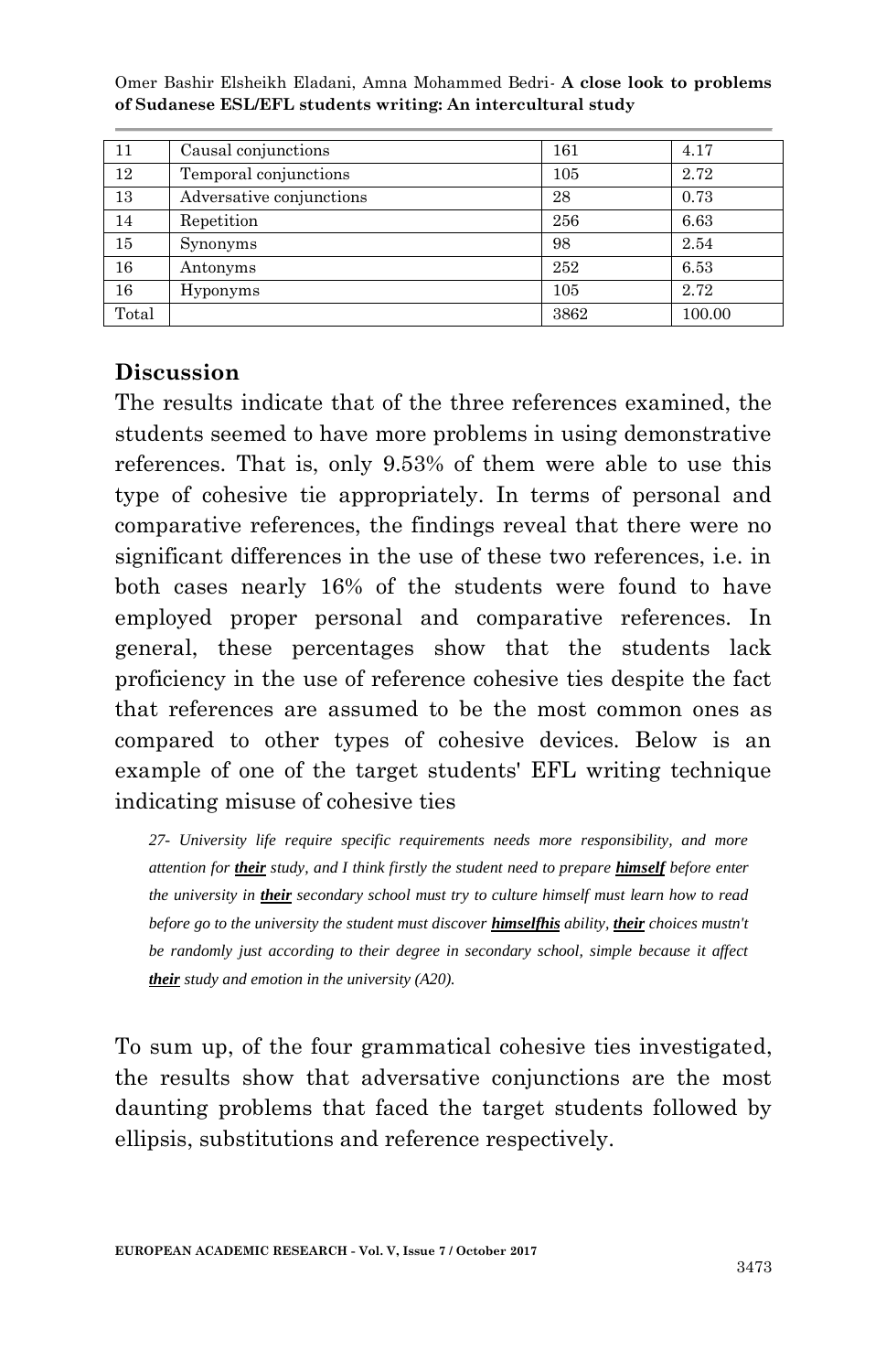## **Hypothesis Four**

*Lack of coherence knowledge characterizes Sudanese EFL students' English expository writing performance.*

**Table (4): Coherence aspects examined in the students' English writing test**

| N <sub>0</sub> . | Coherence aspect                         | Frequencies | Percentages |
|------------------|------------------------------------------|-------------|-------------|
|                  | Verb-noun agreement                      | 328         | 17.88       |
| $\overline{2}$   | Appropriate use of subordinates          | 204         | 11.12       |
| 3                | Appropriate use of commas and semicolons | 388         | 21.16       |
| 4                | Use of transitional expressions          | 287         | 15.65       |
| 5                | Necessary repetition                     | 83          | 4.53        |
| 6                | consistent parallelism                   | 86          | 4.69        |
|                  | Literal translation                      | 458         | 24.97       |
|                  | Total                                    | 1834        | 100.00      |

The above Table (4) shows that significant differences in terms of coherence aspects can be identified in the target students' English writing test. Apparently, of the seven coherence aspects examined, the results indicate that the students experienced great difficulties in dealing with both necessary repetition and consistent parallelism. So, what has been observed in the writing test is that although most of them inclined toward too much repetition, only less than 5% of them were found to be able to repeat the key words or phrases. By the same token, the findings of the questionnaire also reveal that quite a significant number of the respondents (88.2%) agree that English expository essays written by Sudanese EFL students often lack necessary repetition of principal words and phrases. As for the findings of the questionnaire in this regard, it was found that more than 74% of the respondents believe that Sudanese EFL written discourse often lacks consistent parallel constructions within the sentences. Thus, there is also a strong correlation between the teachers' viewpoints and the findings of the students' English writing test.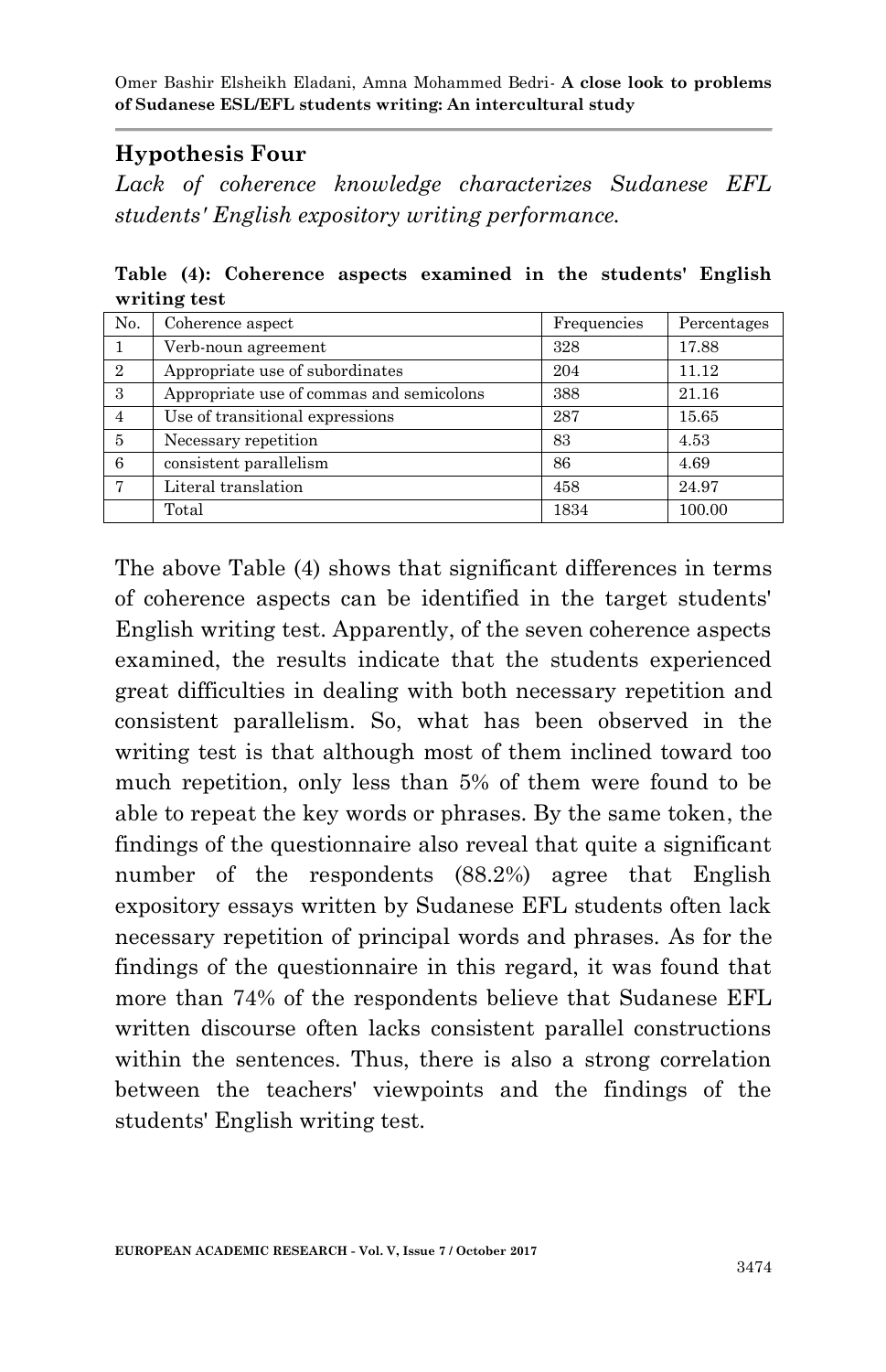## **FINDINGS:**

1-In terms of Arabic interference problems, the result of the study indicate that the majority of the target students exhibited unnecessary repetition while writing an English text. Also, English teachers" questionnaire responses show that almost 73% of the respondents agree that Arabic writing characteristics feature of repetition seems to be major difficulties that encounter many Sudanese EFL students. Other problems of Arabic interference that have been emerged include absence of capitalization (85%), un awareness of the differences between Arabic and English prepositions (78.2%), impressionistic tone 71% exaggeration (59%), embellishment 57%, simile 45.4 %, and metonymy 31%.

2- The findings of the study also reveal that a lot of the target students failed to state clearly the topic sentence in their English introductory paragraph. In this regard 83% of the respondents of the questionnaire contented that Sudanese students often find it difficult to produce a meaningful topic sentence in English writing.

3-The result of the teachers" questionnaire show that approximately 76% of the respondents believe that introductory paragraphs of most Sudanese students lack the controlling idea of the whole text.

4-The results of the study indicate that almost 99% of the respondents of the questionnaire agree that Sudanese EFL students English writing difficulties are resulted from the differences in writing techniques between English and Arabic

# **RECOMMENDATIONS:**

The researcher offers the following recommendations hoping that teachers, Learners and syllabi designers find them useful:

1- Sudanese educational institutions" need to place much attention on the major principles of English writing.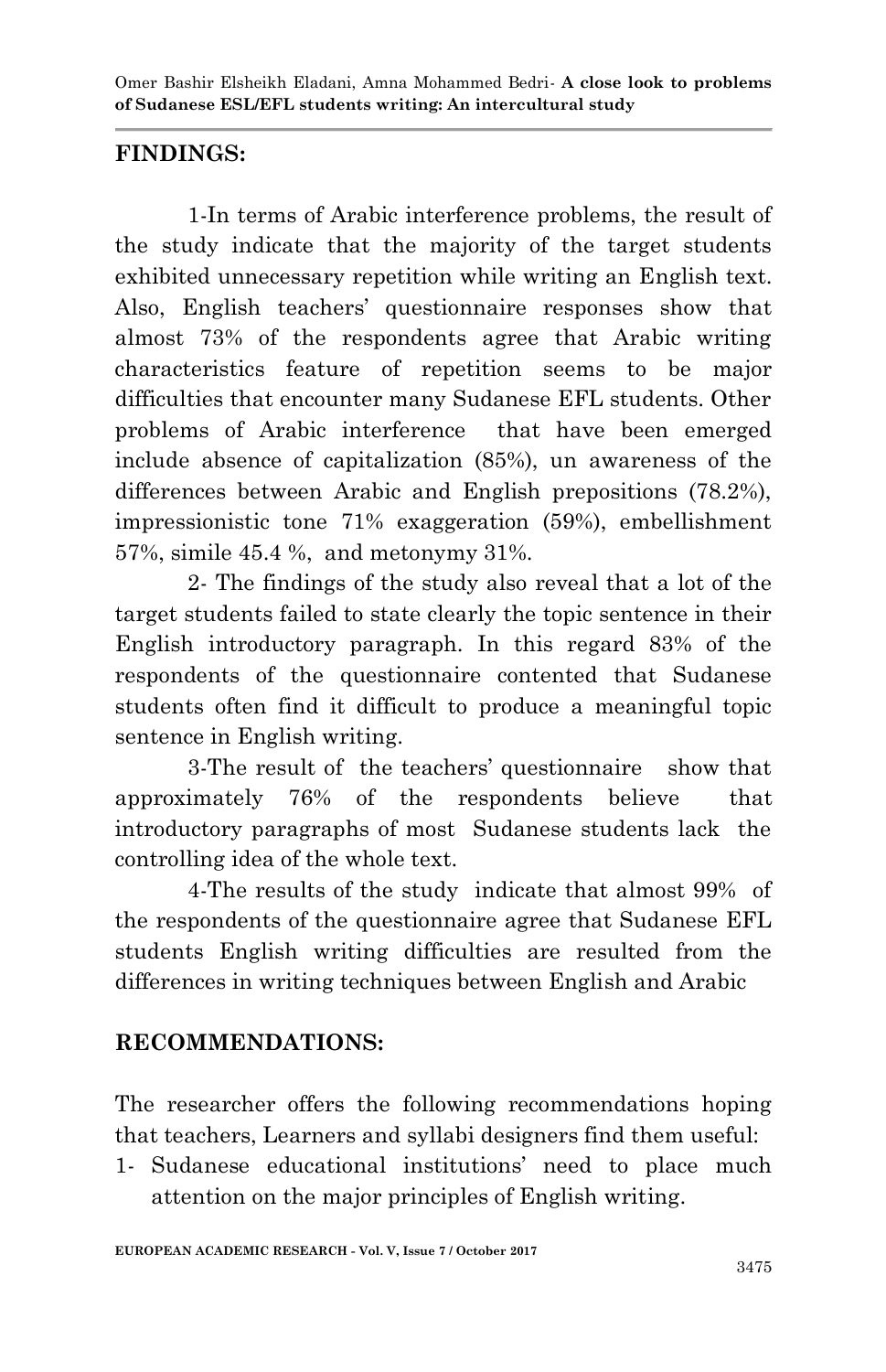- 2- As the results of the study reveal, that most Sudanese EFL students faced difficulties in achieving cohesion and coherence in English writing, it's advisable that prior to the commencement of the scheduled programs), remedial classes on these two functions can be introduced.
- 3- Based on the finding of the study, one can recommend that English courses should be taught in all academic disciplines of Sudanese higher education institutions i.e. the essence of writing should be at the heart of the universities curricula...

### **CONCLUSION:**

In highlighting these results it became clear that the characteristic features of the target students' L1 aspects such as unnecessary repetition, exaggeration, embellishment among others seemed to have affected negatively the way in which Sudanese EFL graduate students write in English. Furthermore, in discussing the results of this study, it was found that the target students lack appropriate ways of achieving both cohesion and coherence in their English writing.

#### **REFERENCES**

- 1. Abdulati, H. (1975). Islam in Focus. Cited in Al-Khatib, M. (2001). The pragmatics of letter writing. World Englishes, 20 (2), 179-200.
- 2. Abu-Rabia, S. (1995) Multicultural and problematic social contexts and their contribution to L2 learning. Language, Culture and Curriculum, 8 (2), 183-199.
- 3. Abu Rass, R. (1994) The effect of Arabic Culture on Arab Students" Writing. Unpublished Seminar Paper. University of Arizona, Tucson, Arizona.
- 4. Al-Khatib, M. (2001). The pragmatics of letter writing. World Englishes, 20 (2), 179-200.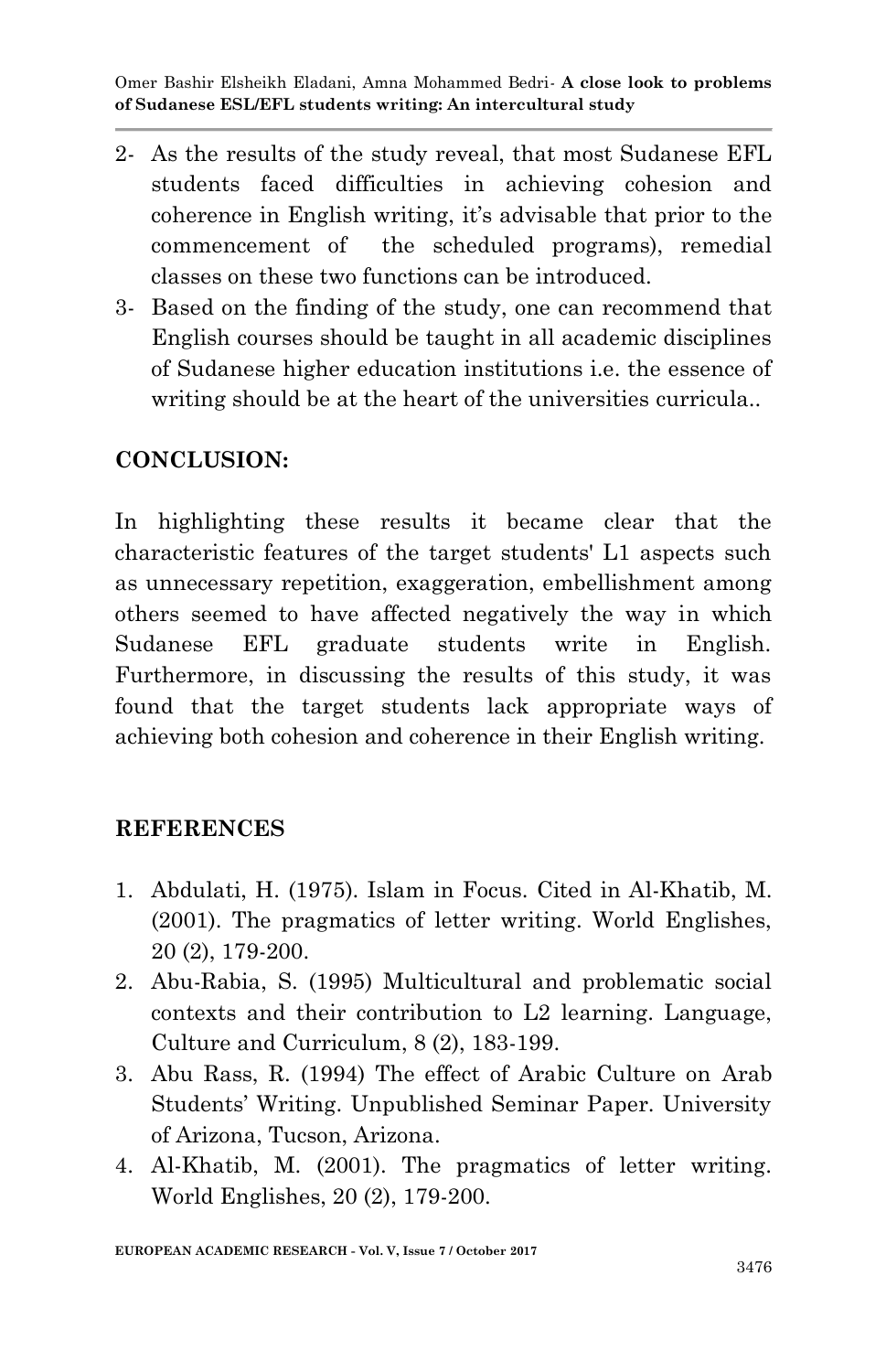- 5. Casanava, C.P. (2003) Looking ahead to more sociopolitically-oriented case study research in L2 writing scholarship (But should it be called "post-process"?) Journal of Second Language Writing 12, 85-102.
- 6. Conner, U. (2002) New directions in contrastive rhetoric. TESOL Quarterly. 36(4). 493-510.
- 7. Derrick, M.M. & Gmuca, J.L. (1985) Concepts of unity and sentence structure in Arabic, Spanish and Malay. Paper presented at the annual meeting of the conference on college composition and communication, (36th, Minneapolis, MN, March 21-23).
- 8. Feghali, E. (1997). Arab cultural communication patterns. International Journal of Intercultural Relations, 21 (3), 345- 378.
- 9. Fillmore, L. W., Ammon, P., Mclaughlin, B., Ammon, M.S.(1993). Learning English through bilingual instruction: Executive summary and conclusion. LRC 525, University of Arizona, 1-35.
- 10. Ferris, D.R. (2001). Teaching writing for academic purposes. In Flowerdew, J. & M. Peacock. Research perspectives on English for academic purposes. Cambridge: Cambridge University Press. Pp 298-314.
- 11. Gilsenan, M. (1983). Recognizing Islam: Religion and society in modern Arab world. Cited in Feghali, E. (1997). Arab cultural communication patterns. International Journal of Intercultural Relations, 21 (3), 345-378.
- 12. Johnstone, K. B. (1989). Presentation as proof. The language of Arabic Rhetoric. Anthropological Linguistics, 25 (1), 47-60.
- 13. Kaplan, R.B. (1966). Cultural thought patterns in intercultural education. Language Learning. 16(1 & 2), 1-  $20.$ .
- 14. Khuwaileh, A.A. &Shoumali, A.A. (2000). Writing errors: A study in writing ability of Arabic learners of academic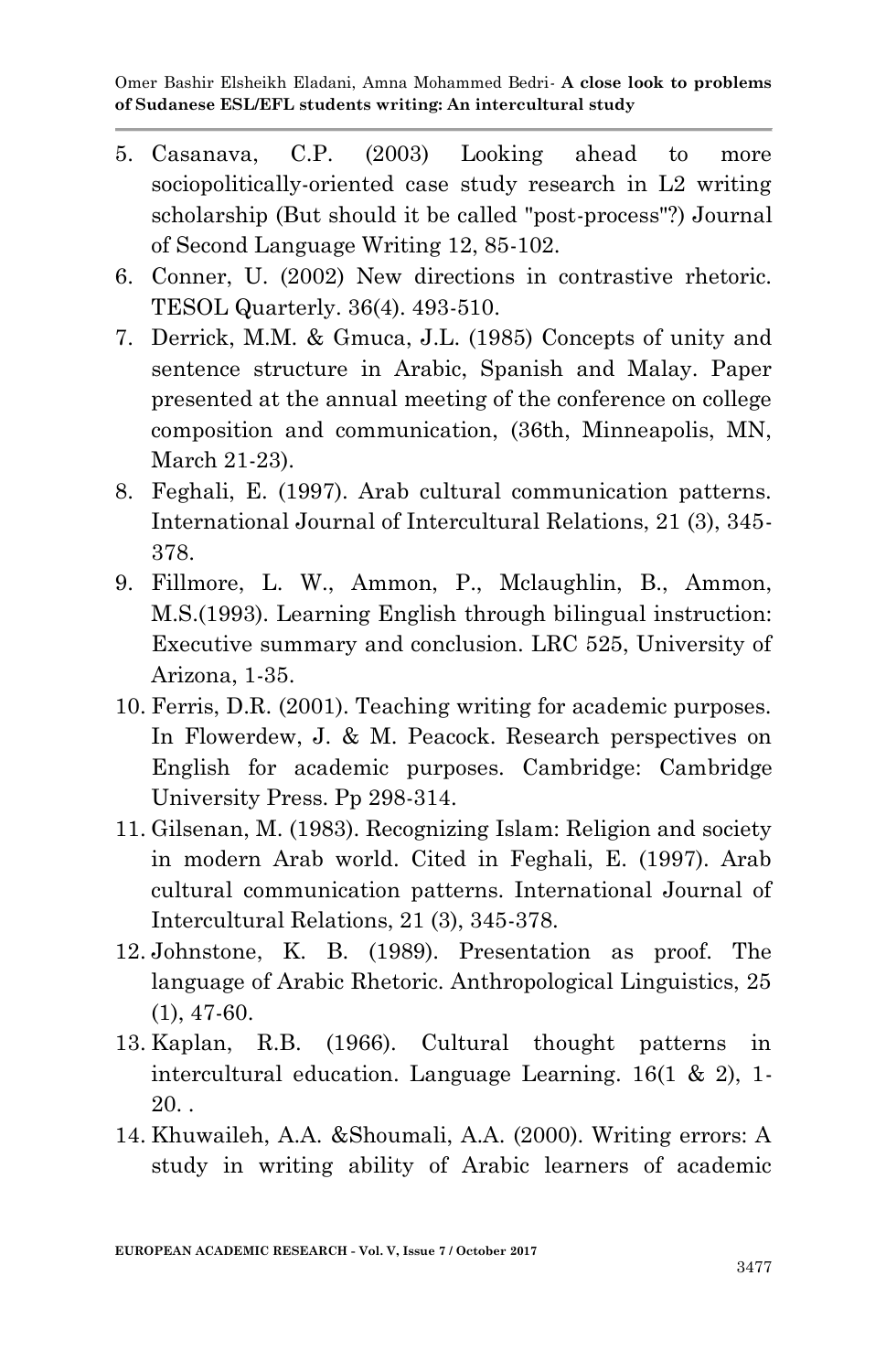English and Arabic at university. Language, culture and curriculum. 13(2). 174-183.

- 15. Mauranen, A. (1993). Contrastive ESP rhetoric: Metatext in Finnish-English economics texts. English for Specific Purposes, 2 (3), 3-22.
- 16. Nydell, M. (1987). Understanding Arabs: A guide for Westerners. Yarmouth, ME: Intercultual Press.
- 17. Sa'adeddin, M.A. (1989). Text development and Arabic-English negative interference. Applied Linguistics. 10 (1).
- 18. Ahmad, U. K. (1997). Scientific research articles in Malay: A situated discourse analysis. Unpublished doctoral dissertation, The University of Michigan, Ann Arbor.
- 19. Scollon, R. & Scollon, S.W. 1997. Intercultural communication: a discourse approach. Oxford: Blackwell Publishers.
- 20. Al-Jubouri, A. (1984). The role of repetition in Arabic argumentative discourse. In J. Swales and H. Mustafa (Eds.), English for specific purposes in the Arab world(pp. 99-117). Birmingham, UK: The Language Studies Unit.
- 21. Chaffin, E(2006).assignment 2: Reading Resources and Reading skills. UAE, University. http:// www.ehl/chaffin.com/part/education/mtesol/74\_f.pdf
- 22. Chein, S. (2007). The role of Chinese EFL learners" Rhetorical strategy use in relation to their achievement in English writing. English Teaching: Practice and critique .http:// educationwakato.ac.nz/research/files/etpc/pdf
- 23. Crane, P.A(2006).Texture in text. A discourse A nalysis of a New Article Using Halliday &Hasans" model of cohesion. http://docs.google.com/ac.jp/kiyou/gaidac 30/08/pdf
- 24. C. Pruves (Eds.), writing across languages and cultures: issues in contrastive rhetoric (pp. 160-176). Newbury Park, CA: Sage.
- 25. Bisenbach-Lucas, S. (1994). A Comparative Genre Analysis: The Research Article and Its Popularization. Unpublished doctoral dissertation, Georgetown University.